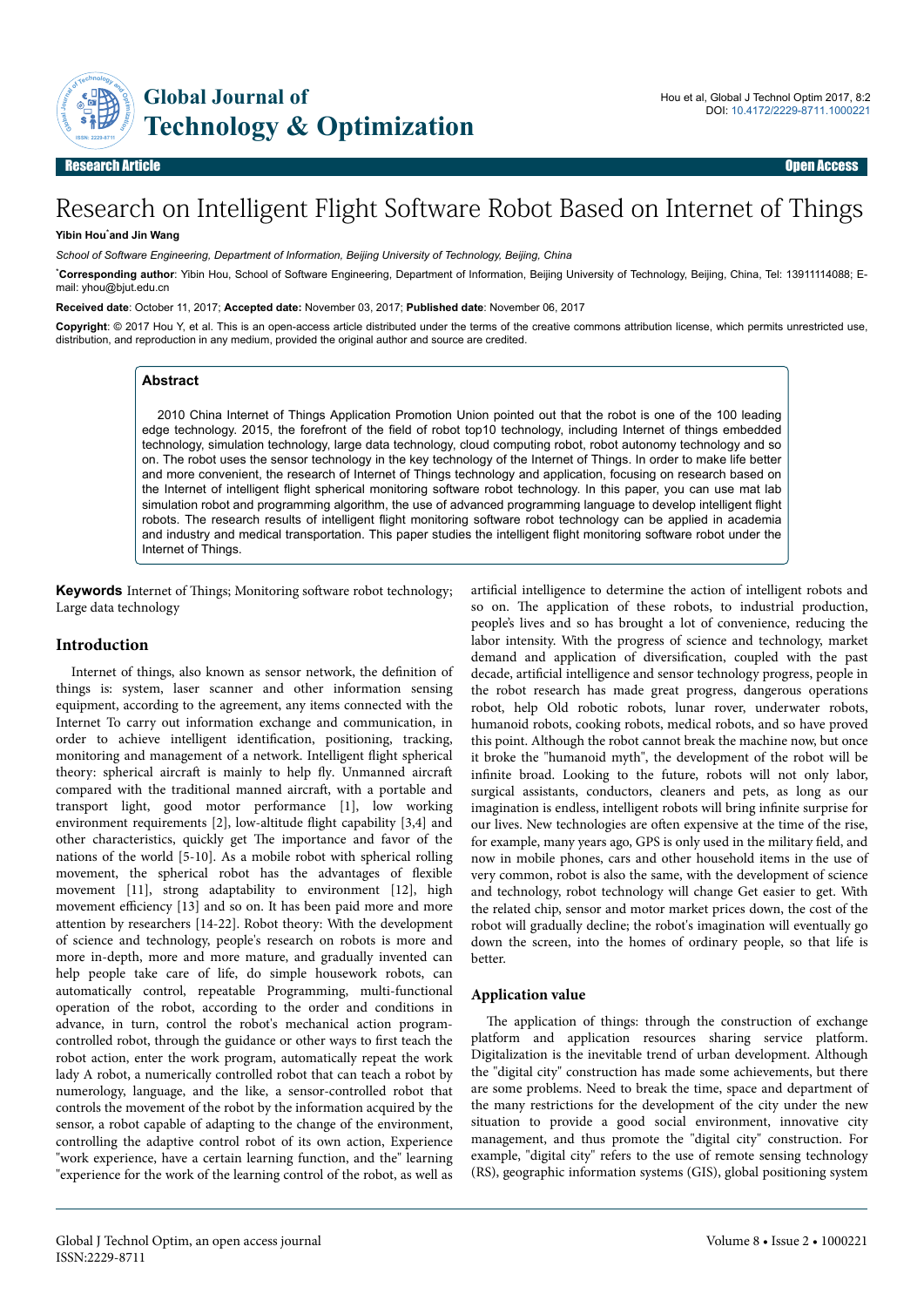(GNNS), computer technology, multimedia and virtual simulation and other modern science and technology, the city's infrastructure and production, Life-related aspects of multi-subject, multi-level, all-round information processing and use, with the urban geography, resources, ecology, environment, population, economy, society and other aspects of digital, network management and services, Function of the information system. First, the social security card. Social security card multi-purpose pilot project mainly includes social security card, traffic card, also includes "card" regulations, standards, system construction, "card" background support system construction project, "card" frontend application system construction project, "card" service Support the environment construction project, and then integrate human resources, social security, civil affairs, health, family planning and petition and other areas of management resources, with information technology to enhance social security, so that people enjoy the information technology to bring convenient and efficient public services, and Expand the card holders to seek medical coverage, and gradually cover the retired, municipal public health care and rural cooperative medical care and other fields; the construction of intelligent audit system to ensure the safety of social security funds; promote social security card more than one card, social security card in the pension insurance, unemployment insurance, Employment and other areas of application development. To promote the traffic card in the traffic, garden, student management, small consumption and scenic spots and other areas of the use of more than one card, the use of real-name traffic card issued a disability card, free of charge in the disabled, free access to the park and enjoy rehabilitation services for the disabled In the promotion and application; second, intelligent transportation. Нe intelligent transportation system construction project includes the construction of small passenger car index control management information system, proceeds to study the traffic congestion charge management system scheme, also includes GIS geographic information system, integrated television monitoring system, health supervision and public health support capacity, and primary health care services. And to enhance the level of administrative supervision and management of medical and health services and improve the ability of telemedicine services to promote equalization of public health services to meet the needs of the people at various levels of diversified medical and health; Fifth, health insurance "card"; sixth, electronic video surveillance project Including the public area video surveillance probe installation project, infrared alarm system deployment, video surveillance system "four extensions", monitoring image information resources integration and sharing project; seventh, triple play, speed up the triple play pilot city construction, encourage radio and television, telecommunications Business two-way to enter, to support the integration of business development, improve the efficiency of information resources and network resources, etc., these large systems and projects need to be based on the method of Internet of things to develop. Development of Internet of things can shorten the development time, save labor costs, and can be developed, the edge of the wisdom of the city's knowledge, is conducive to the wisdom of the city as soon as possible, is conducive to the improvement of the people's life happiness index is conducive to the improvement of government efficiency. To overcome the traditional Internet can only access the lack of electronic equipment.

### **6** Software robot application

Robot has been widely used in military, industrial, scientific detection and many other fields. Conventional robots are typically constructed by rigid pairs of rigid modules, each of which provides one

## Page 2 of 11

(or more) translational degrees of freedom or degree of freedom of rotation. Нe motion combination of all the motion pairs forms the working space of the robot end effector, which has the advantage of motion [23], but the rigidity of the structure makes its environment adaptable and the movement in the narrow space is restricted and cannot pass Нe scale is smaller than the robot scale or the shape of the complex channel. Нese shortcomings constrain the application of rigid robots in certain fields, such as military investigation, and hopefully reconnaissance robots can drill through the cracks in the wall, the small size of the door, the complex shape of the channel; mine, earthquake rescue in the robot Can be carried out in-depth investigation of the ruins; scientific detection often require the robot to enter the narrow space and so on. Software robots imitate the mollusks in nature, made of soft materials that can withstand large strain, with unlimited degrees of freedom and continuous deformation can be a wide range of arbitrary changes in their own shape and size. Нe software robot has an infinite number of degrees of freedom, so it has an infinite configuration so that its end effector reaches any point in the workspace [23]. Because of the low impedance of the pressure, the soft robot has better adaptability to the environment, through the passive deformation to achieve compatibility with the obstacles; through the active deformation of the robot in a different form and to achieve movement; active deformation and passive deformation, Robots can squeeze than their own normal size of the gap, into the traditional robot cannot enter the space. The software robot has an infinite number of degrees of freedom, so it has no software robot can be used as a new medical detection robot, such as endoscopy, it will be with the mouth, the excretion of the entrance to the size of the change, reduce invasive pain, and if the use of biological Decomposition of the material, when the software robot can be completed after the task can be absorbed and absorbed [24].

Based on the Internet of things intelligent flying spherical monitoring software robot technology research widely used, such as intelligent transportation, high speed, intelligent forest, intelligent agriculture, intelligent medical, intelligent city, intelligent buildings, aerospace, modern defense, etc., mainly used in intelligent Traffic monitoring and monitoring of intelligent trees in the field of comparison of the growth of flowers and trees, intelligent agriculture analysis and comparison of crop growth, thereby saving money and resources. In the aspect of urban traffic monitoring, the flight and rolling double motion patterns of the flying spherical robot can effectively combine the close proximity of the ground and the long distance monitoring of the air to provide effective traffic information for the traffic management department and improve the operation efficiency of the whole transportation system. Can measure whether the car speeding, traffic congestion and so on. The combination of unmanned aerial vehicle and spherical robot in the whole, making the robot both the characteristics of the movement, the robot will be in the industrial, agricultural, civil, national defense and other fields with a wide range of applications. Нe main application value is to improve the industrial level, produce social and economic benefits, for the country and society to make a great contribution.

Robot technology is the future of high technology, the development of new industries, one of the basis for the national economy and national defense construction has important significance. With the development of computer technology and network technology, robot is developing from traditional industrial manufacturing field to medical service, education and entertainment, biological engineering, exploration survey and fire rescue. Robot can be divided into industrial robot, mobile robot, and medical with rehabilitation robots, bionic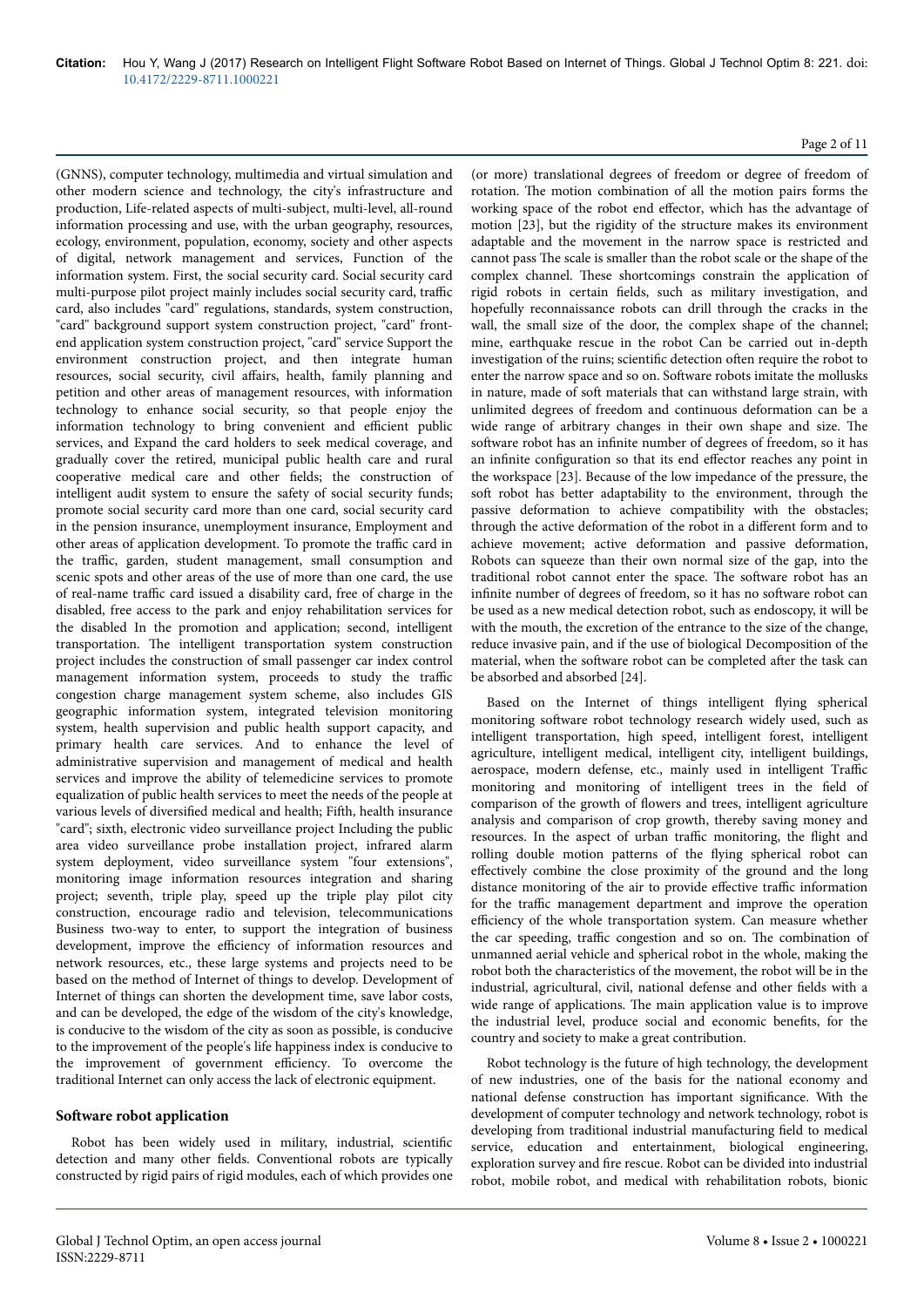robots, and so on. Mobile robots include wheeled crawler robots, legmounted mobile robots, humanoid robots, alien exploration robots, underwater robots, flying robots, etc. [25]. Robot in accordance with the development of content and application classification of industrial robots, manipulated robots (service-oriented robots and operating robot), intelligent robots and so on. According to the performance of the robot can be divided into large, large, medium, small, ultra-small robot. Нis paper focuses on small and ultra-compact robots. Robot is currently using technology to have virtual reality, 3D technology, mainly divided into two types of technology, the first is the electronic technology, mainly to the sensor-based, engage in sensor networking many of the robot, followed by computer artificial intelligence technology [26]. At home and abroad on the robot industry to lead the future development of the industry to give great expectations.

#### **Software robot research results**

Software robot is a continuation of bionic robot research, because of its excellent flexibility and adaptability to the environment, in the military, detection, medical and other fields have a wide range of applications, so the software robot research has caused the United States and Europe Of the high degree of attention. In 2007, the US Department of Defense Advanced Research Projects Agency proposed a study of chemical robots Chembots, a flexible, removable carrier that can pass through smaller than its normal size; reconfigurable its own shape and size, carrying a payload Complete a certain task. Chembots Integrated Applications Materials Chemistry and Robotics, is a medium size software robot [27]. Europe has set up octopus project teams from seven research institutions in five countries with a project cost of about 10 million euros, launched in February 2009 and planned to be completed within four years. Нe project is devoted to the study of octopus sensing and driving principles, the establishment of the whole body of the bionic octopus robot prototype, explore the development of software robot new methods, new technologies, new science [28]. At present [29-31], the typical software robot has the US Department of Defense Advanced Research Projects Agency funded Tufts University developed the caterpillars (tobacco moth larvae) software robot and iRobot company developed Blob bot [32-34]; Bionic inchworm [35] based on chemical gel developed by Hashimoto Shuji Laboratory of Applied Physics, Waseda University, japan; Based on shape memory alloy Ritsumeikan University developed (Shape memory alloy, SMA) peristaltic jumping robot [36-38]. Italy LASCHI et al [39-41] is developing bionic octopus; iRobot's SCHOENFELD and the Massachusetts Institute of Technology CORRELL [42] developed the chemical robot "aerodynamic chain". Although the domestic rare robot robot research reports, but some bionic robots have some of the characteristics of the software robot. Such as Zhejiang University Liu Weiting et al. [43] developed based on SMA-driven, silica gel skin bionic earthworm; Harbin Institute of Technology Fu Yili et al. [44] designed based on SMA autonomous catheter-oriented robot. Software robot in the field of robots is not a very mainstream concept, but now more and more research institutions in the study of this new robot, the image of the film is the most typical representative of the software robot. Software robot and the traditional robot is different: popular point of view, the software robot is a flexible robot, its model mostly from the natural body of software, such as machine snakes, marine aquatic animals, such as robots. Material: The software of the software is mainly flexible material, rather than the traditional rigid connector and shell, the easiest way is to use 3D printing to produce. Driving method: Theoretically can move 100 times larger than their own weight of the object, so the movement principle is also very special, the

### Page 3 of 11

entire robot does not need to use the traditional motor and other power devices driven, the current research institutions have two main directions: One way is to imitate people or animals to do the muscles of the action, the second is the use of environmental changes to get power, such as temperature, air and light and so on. Compared to rigid robots, the software robot has many advantages, it can better adapt to a variety of environments, by the outside world after the impact will not produce great harm in the space is small, non-structural environment can complete complex tasks, such as medical , Military and detection areas. In addition, the material can be produced using 3D printing, etc., the cost is much lower than the rigid robot. Нere are industry insiders believe that the software robot than the rigid robot has a stronger computing power, its importance as much as liquid metal robots. Morphological control: Because the structure and material of the software robot are non-linear, and have multiple degrees of freedom, which led to the robot's task than the rigid robot more complex, the algorithm requirements are very high. At present, the morphological calculation is a research direction, it can achieve a variety of physical models. It can be understood that the morphological calculation is the robot's body can achieve the calculation task, no external algorithm. (MITCSAIL) director Daniela Rus in the software robot research, and the Massachusetts Institute of Technology and Harvard University is the field of software robot, the most powerful two colleges and universities in the field of computer science and artificial intelligence (MITCSAIL). It is foreseeable that, with the robot technology is gradually overcome the difficulties, these small and beautiful software robot will be applied to more and more areas.

Research Status of Dual - motion Modes Robot in Air Flight and Ground Motion. Нe US Intelligent Systems Laboratory has developed a new platform for flying robots that can be used to move its ground on the ground

The wings can be moved in a rugged road surface without the addition of an additional drive mechanism that allows the robot to minimize its overall quality. Нerefore, this design reduces the total weight of the platform, thus minimizing the impact on the robot's flight performance. Its wings are spinning at 25% speed to achieve the speed of the robot 0.2 m/s on the ground. The robot can walk in different gait, crossing the ground barrier to achieve its movement in rough terrain. Нe mechanism components of the robot can achieve different modes of motion and can self-adjust their shape to accommodate different modes of motion, and the efficiency in each motion pattern can be improved by an adaptive form suitable for the pattern. Нe motion of the flying robot is improved by the adaptive deployment of the wing to increase the motion efficiency of the robot. The two kinds of motion modes of the robot are realized by a set of structural parts, and their motion reliability cannot be guaranteed. When the structural parts are damaged, the two kinds of motion modes will be affected, which is not conducive to the reliable movement of the robot. Lockheed Martin is designing and developing a fleet of vehicles called "Transformer TX" [45,46]. Нe robot can travel quickly on the ground and fly freely in the air, which combines helicopters and cars effectively, making it more efficient and more versatile than helicopters and cars. Нe fightable vehicle combines ground and air sports tools to make its application more extensive. Нe design is now in the concept stage, there is no physical appearance. But the robot in the low-altitude investigation, narrow geographical environment and other aspects of movement is not dominant.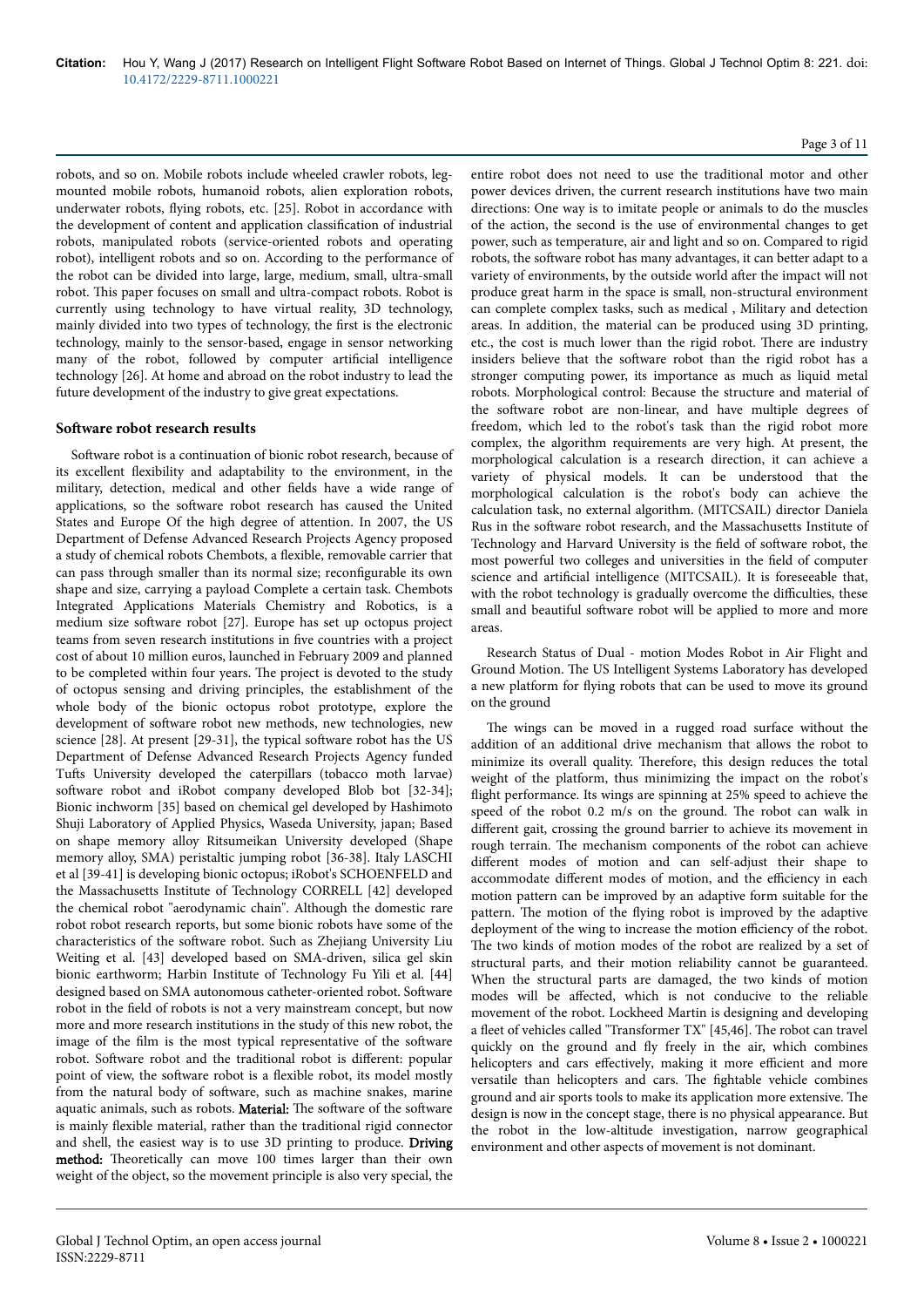University of Illinois Institute of Robotics designs a hybrid motion robot based on four-rotor "HyTAQ" [47,48]. Нe robot through the four-rotor device to achieve not only in the air flight, and can move on the ground. It is through the four-rotor device placed inside the spherical shell, both can protect its propeller, by the spherical shell can be rolling through the ground forward, four rotor device and spherical shell through the bearing connection, when the four rotor forward to produce forward When the thrust, the spherical shell provides ground support to roll forward around the axis. With its small size, flexible handling, the robot can be free to move indoors and outdoors.

The ground and air motion of the robot are achieved by the power of the four-rotor, and when the four-rotor device is damaged, the two modes of motion cannot be achieved, so the robot's single power unit determines its motion reliability is limited Нe

Research Status of Unmanned Aerial Vehicle Motion and Control Technology. Нe flight control system is an indispensable part of the unmanned aerial vehicle and is a key element of the UAV system. For unmanned aircraft control system is mainly to increase the system SAS, which is mainly related to the attitude control. In addition to the stabilization system, the flight control system also includes speed/ position control, heading control, 3D track tracking and so on. Unmanned aircraft is a very complex nonlinear dynamic system, experts and scholars at home and abroad on the UAV flight control technology for a lot of research, a variety of flight control structures and algorithms emerge in an endless stream [49].

Wang [50] aims at A multi-objective H2 / H robust control algorithm based on linear matrix inequality is proposed to solve the hybrid control problem of UAV's multi-input and multi-output MIMO control system. Нis method avoids the problem of solving the Riccati equation, but there is a problem of parameter optimization. At the same time, an internal loop adopts H robust control and outer loop adopts PID control hybrid PID / H double loop flight control system to ensure the robust stability and dynamic performance of the system, but this method cannot tolerate its own perturbation, there is a problem of controller vulnerability. Wang Hongqiang [51] modeled the flight dynamics of a rotor / ductless fanless helicopter, and studied the mechanism of the hovering of the unmanned helicopter hover, and proposed to control the movement of the unmanned aerial vehicle Way to the hood hover pendulum movement control method, combined with linear quadratic optimal control design swing control. Aiming at the system uncertainty, a multi-target control requirement of multiloop flight control combined with robust tracking decoupling and H/PI is proposed to study the robust non-fragile control problem of uncertain system under the constraint of H index and regional pole, but in the solution method has a certain degree of conservation. Hou Xuyang [52] designed a two-rotor dish-type aircraft, through the use of two orthogonal joints to achieve the rotor system and disc links to play a similar pendulum effect to adjust the aircraft movement posture. Through the double closed-loop nonlinear PID method, the attitude control of the aircraft is carried out, and the fault-tolerant adaptive algorithm is designed to perturb the system parameters to ensure the stability and control precision. Based on the Lyapunov method and the model predictive control, the sliding mode model predictive control algorithm is designed to optimize the stability and motion performance. However, based on the system identification, if the learning method is added, the model deviation can be better eliminated.

University of Bologna, Italy [53-55] aims at Based on the high gain output feedback, the vertical takeoff and landing aircraft can solve the problem of robust feedback stabilization of the control of the linear velocity and angular velocity of the aircraft. The proposed fee-star control method is effective in the use of the ductile aircraft with uncertain physical parameters. Нe Royal Melbourne Institute of Technology [56] studied the intelligent control of ducted aircraft. In order to reduce the white noise interference by using the control method of the sliding mode controller and the fuzzy reasoning mechanism, the paper analyzes the attitude analysis system by using the Lyapunov stability theory, and analyzes the attitude control of the unmanned aerial vehicle by using the control method of the unmanned aerial vehicle. Нe degradation of the white noise interference, and confirmed the effectiveness of the control method [57]. The Mississippi University of Science and Technology [58] uses the neural network based output feedback control for the underactuated system of the four-cantilever aircraft, using Lyapunov to track the attitude of the aircraft and effectively control the aircraft under nonlinear and bounded disturbances Нe University of Texas at Dallas [59]. Design and implementation of a robust optimal controller for a four-rotor vehicle with a mesh spherical shell, based on optimal control of parameter uncertainty and measurement error Device can effectively reduce the attitude error. The French Ballistic and Pneumatic Research Laboratory [60] is designed based on the output feedback controller of sensors such as vision and gyroscope, which can improve the stability of the closed-loop control system of the aircraft. The Automation System Laboratory of the Federal Institute of Technology, Zurich, Switzerland [61,62]. Design and implementation of a nonlinear controller for six rotorcraft, which is designed to improve aircraft problems based on problems such as model uncertainty and external disturbances Control precision and its robustness. Mexican Computer and Automation Laboratory [63] proposed and compared three control technologies for four rotorcraft: nested saturation, thrust and sliding modes. Нe control of the four rotorcraft is optimized by comparison, and the strategy is used to control the aircraft effectively based on the visual feedback. Japan's Chiba University [64] designed a double closed-loop (inner and outer ring) control scheme for a nonlinear model of a four-rotor aircraft, which is easy to achieve and ensures system stability. Massachusetts Institute of Technology [65] uses adaptive control of the parameters of the four rotorcraft to improve the robustness of the aircraft. Romanian University of Craiova [66]. Attitude control of small-sized aircraft using adaptive inversion control to achieve no one's vertical and horizontal movement. Iranian University of Science and Technology [67] for the four rotorcraft unmanned aircraft nonlinear subsystems between the strong fit, the uncertainty of model parameters, input and output uncertainty and other issues, through the internal attitude control loop and external Нe translational motion control loop is designed with an adaptive control algorithm to improve the stability of the motion of the aircraft. The University of Western Ontario, Canada [68,69] designed a two-axis vertical take-off and landing unmanned aerial vehicle through the attitude loop and speed loop double closedloop controller to achieve effective control of the attitude and speed. British Cranfield University [70] proposed a fault-tolerant control scheme for eight rotorcraft. The eight power outputs provide redundancy for the aircraft to ensure that the aircraft is still able to fly safely when the motor fails. By assigning an instruction to the actuator to ensure that the aircraft is in the event of a motor failure, the motor is reallocated to maintain aircraft flight stability.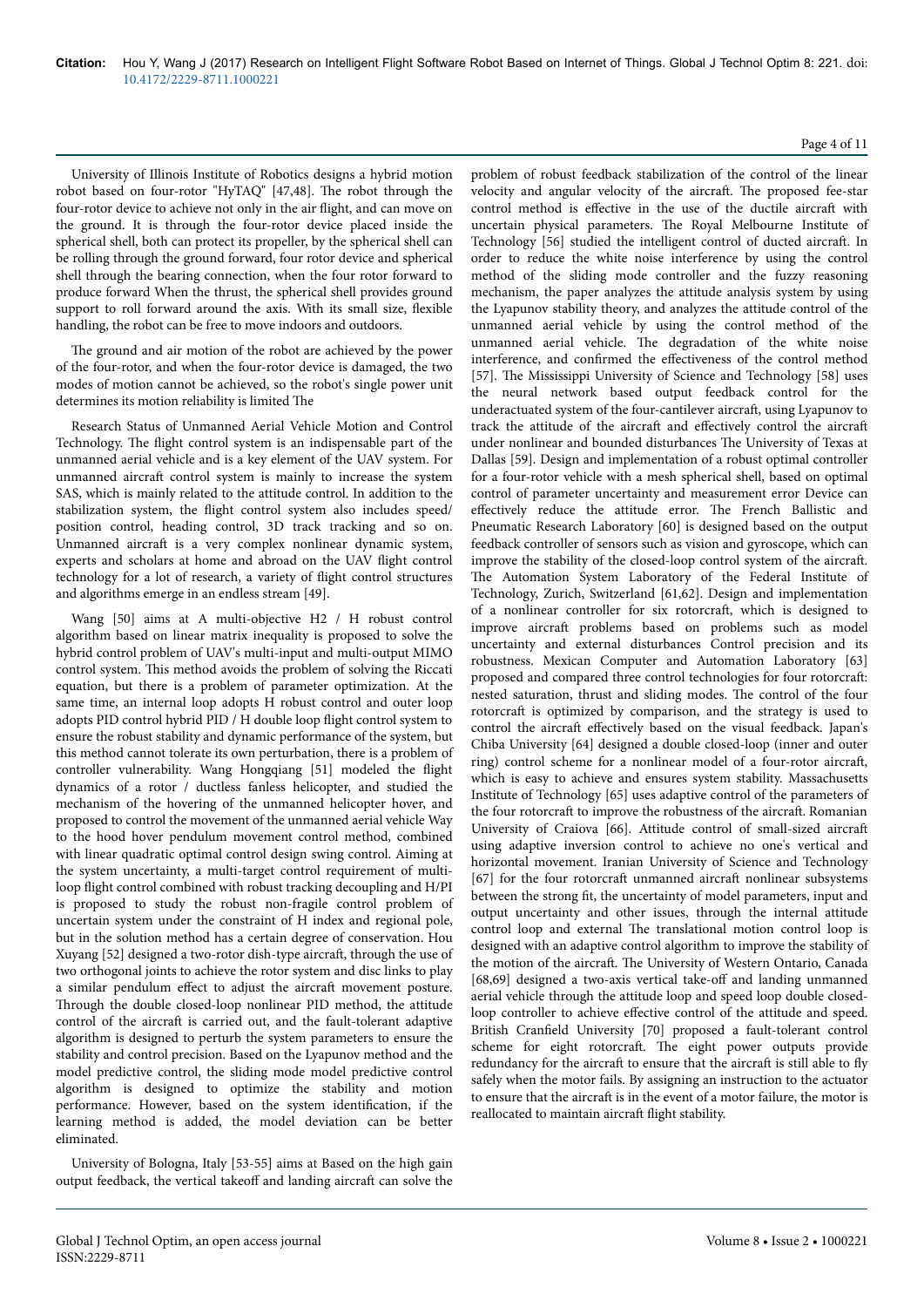**Methods**

The relationship between the Internet of Things and the robot is shown in Figure 1.



Path planning problems, in order to avoid the construction and verification of obstacles: Нe robot and the obstacles are equipped with sensors, can communicate with each other. Нe construction of the environment road map, the mobile robot in the process of running its own sensor system in real time to detect the path information to update the environment in real time road map, on the one hand, the sensor system can accurately access the obstacle information directly affect the environment road The accuracy of the update, on the other hand, is also critical to finding an efficient way to reconstruct the environment. Нe method of neural network can be used to solve the problem of increasing the controller's data processor and reduce the responsiveness of the robot. If the mobile robot detects an obstacle to regenerate the road map.

The first step in the establishment of environmental information, positioning the robot, the robot needs to be known by the known location and the distance forward, trolley wheel speed, angular velocity and moving distance and other parameters. Due to the inaccurate model, the finite accuracy of the encoder and some unforeseen factors, such as wheel slip, the current record error will always accumulate, and even affect the next positioning. In the two-dimensional space localization problem of the robot, the state of the robot is its position and direction. Нe three-dimensional path planning deals more than one position variable and two pose and state variables than the twodimensional path planning. Нerefore, the two-dimensional path planning problem can be as a special case of three-dimensional path planning, which will be one of the position variables and two attitude variables can be taken as a constant. Нe algorithm can be applied to three-dimensional, can also be applied to two-dimensional, without any correction, which is with the conventional path planning algorithm is completely different.

The second step is to locate the obstacle through the laser detector and the ultrasonic sensor to get the distance between the obstacle and the robot and the distance between the obstacle and the obstacle and robot distance. After the work environment is established. The robot obtains the path through the path planning algorithm based on the neural network, and realizes the path planning task.

Path planning algorithm based on neural network: A Neural Network for Computing Collision Energy Function. Create an environmental roadmap, puff the obstacle, and then turn the robot into a particle, and then extract the discrete center of the obstacle as the generator of the modeling. Нe neural network is used to describe the environmental constraints, and the collision energy function is calculated. Нe collision energy function and the distance function of the path point set are taken as the objective function. By determining the value of the objective function, the motion equation of the path set is determined. Нe iterations of the set of points tend to the optimal planning path. B energy function. Нe distance energy function is defined as the sum of squares of the length of all segments. C path planning simulation and experiment. Нe car by detecting and judging the obstacle size, distance and other information to adjust the speed reading and braking distance, when the car suddenly encountered obstacles, re-planning the path; if the path is too narrow, the car stopped and the signal passed to the main control module In this case, the car waits until the obstacle disappears before planning the path according to the current position and planning algorithm. If the path is wide enough, the car will plan the path according to the current position and planning algorithm and adjust the parameters such as speed reading and braking distance. Car in a different environment in a timely manner to search out the shortest path and like the end of the movement. To build and solve the image of the local feature similarity of the dense matching (target recognition) to build and verify: According to the previously mentioned passive and active visual matching algorithm, the matching performance of the two is discussed and analyzed mainly from the experimental data.

# **Experimental part based on adaptive weight filtering matching algorithm (passive)**

Step 1: To discuss the experimental part of the adaptive weight filter matching algorithm, focusing on the accuracy and efficiency of the best local matching algorithm, and analyzing the influence of the algorithm parameters on the performance of the algorithm.

Step 2: We discuss the matching experiment based on DICM, mainly elaborate the contents of IGSV and IGV for image texture quality analysis, and verify the validity and efficiency of adaptive window matching algorithm through a large number of practical experiments.

Step 3: To carry out the algorithm accuracy experiment. The experimental part based on the adaptive weight filtering matching algorithm is used to compare the accuracy and efficiency of the best local matching algorithm. Нe test set selects four sets of stereoscopic images in Middlebury Stereo Dataset: "Tsukuba", "Venus", "Cones" and "Teddy".

Step 4: To set the parameters of the adaptive weight filter matching algorithm. Нe parallax values of the four groups of matching images were calculated in turn using HC and GIF.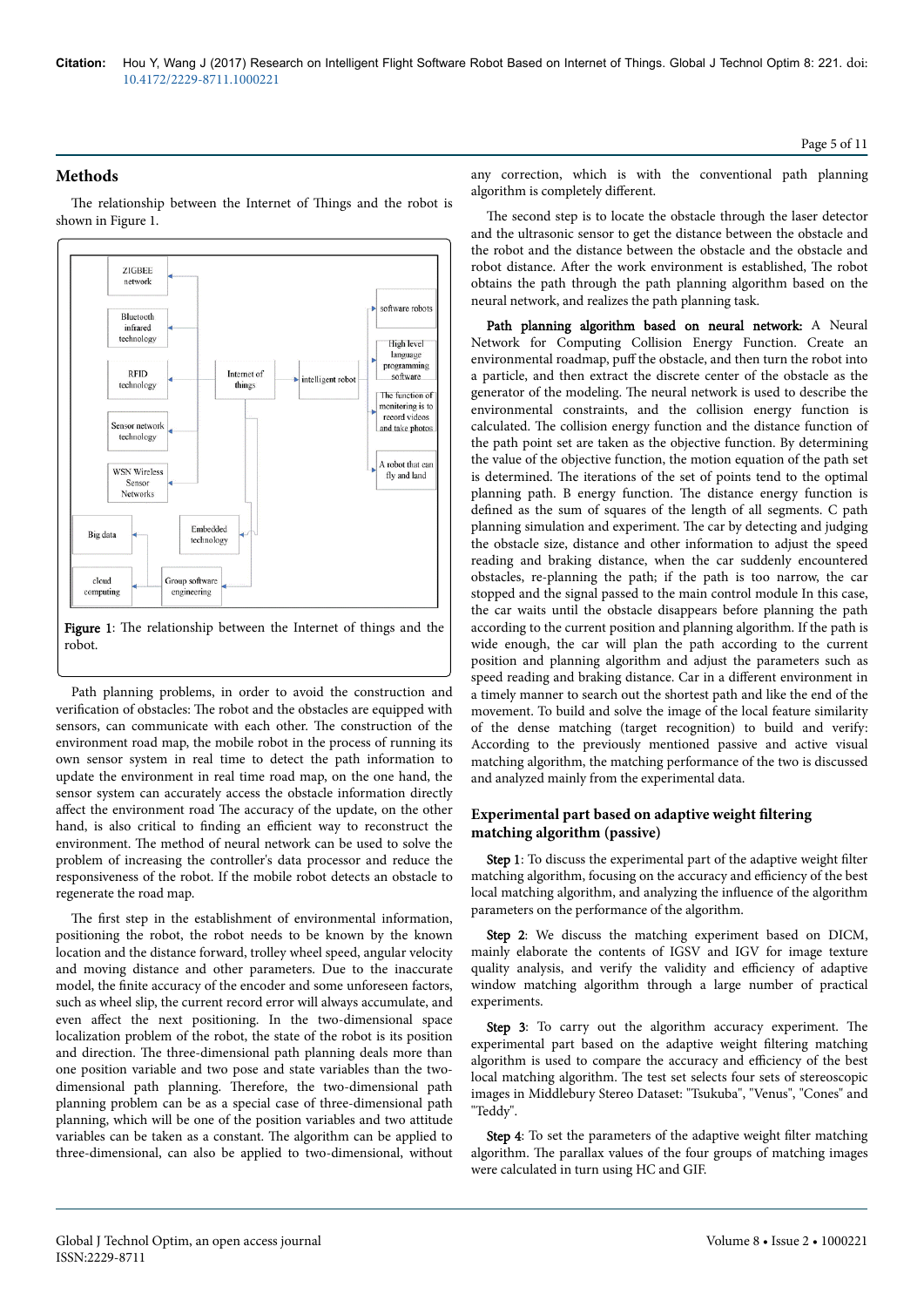Step 5: The algorithm of efficiency experiment. Adaptive weight filter matching algorithm and GIF method to run the efficiency of the situation. Program test environment for the Intel Core 2 Duo, 2.99GHZ processor, Matlab R2007a running platform.

Step 6: The impact of parameter setting on the performance of the algorithm. A match the cost of the weight coefficient. B classification clustering binary tree height.

The seventh step, the spatial standard deviation of the CJs and the magnitude of the standard deviation of Or.

## **Experimental part of the dense matching algorithm based on adaptive window (active)**

Step 1: Image texture quality analysis.

Step 2: Adaptive window matching experiment. The third step, the algorithm efficiency experiment.

# **Visual navigation technology issues, target detection and obstacle detection of the construction and verification**

For the first second little problem. Aiming at the requirement of autonomous navigation of unknown space intelligent robot, a design scheme of miniature visual assistant navigation system is proposed. First select the model of the sensor to determine the composition of the hardware and connection, given the system of working principle and process, the final system software development. Set up intelligent robot vision navigation platform.

The body is a multi-joint 6-degree-of-freedom manipulator that precisely controls the movement of the end mechanism to any specified position in the space and installs a visual navigation system on the end flange to assist the robot in autonomous navigation. Нe design of the visual navigation needs to be specific to the unknown, narrow space, and to consider the weight of the arm to carry restrictions. Нe main hardware part of the main display, robot control system, visual navigation head, control box and industrial computer components. Visual navigation system principles and workflow as shown in Figure 2.



The various functional modules and functions are shown below:

A- Binocular stereoscopic vision system module. Нe module consists of binocular computers, collecting the scene of the image information.

B- Stereo matching module. First, the parallax and stereo vision of the structural information, can be targeted for the detection of objects and the environment of 3D information. Secondly, the obstacle can be detected on the basis of the disparity map.

C- Obstacle detection module. In order to avoid the robot in the process of collision or in trouble. On the basis of the parallax graph, plan a local, safe forward path.

D- Target detection and tracking module. In order to detect and identify whether the target of the robot pre-operation exists in space.

E- Target positioning and presetting modules. Нe main purpose is to prevent the robot from working properly.

F- Data fusion module. Consolidate the target and the position of the obstacle to determine the direction of the next movement of the robot.

G- Positioning and navigation module. Нe above steps to get forward direction information into a data protocol and through the RS485 transmission to the robot control system to complete the adjustment of the movement posture.

In the unknown environment, the intelligent robot visual navigation work steps: (1) Complete binocular stereo system stereo calibration, and then access to unknown environment in the image information (2), use the visual matching algorithm to reconstruct the environment of the 3D parallax graph (3), Use of disparity map for obstacle area detection (4), use 2D and 3D parallax to detect the target object. If no target is detected, it is set to the preset motion direction. Instead, locate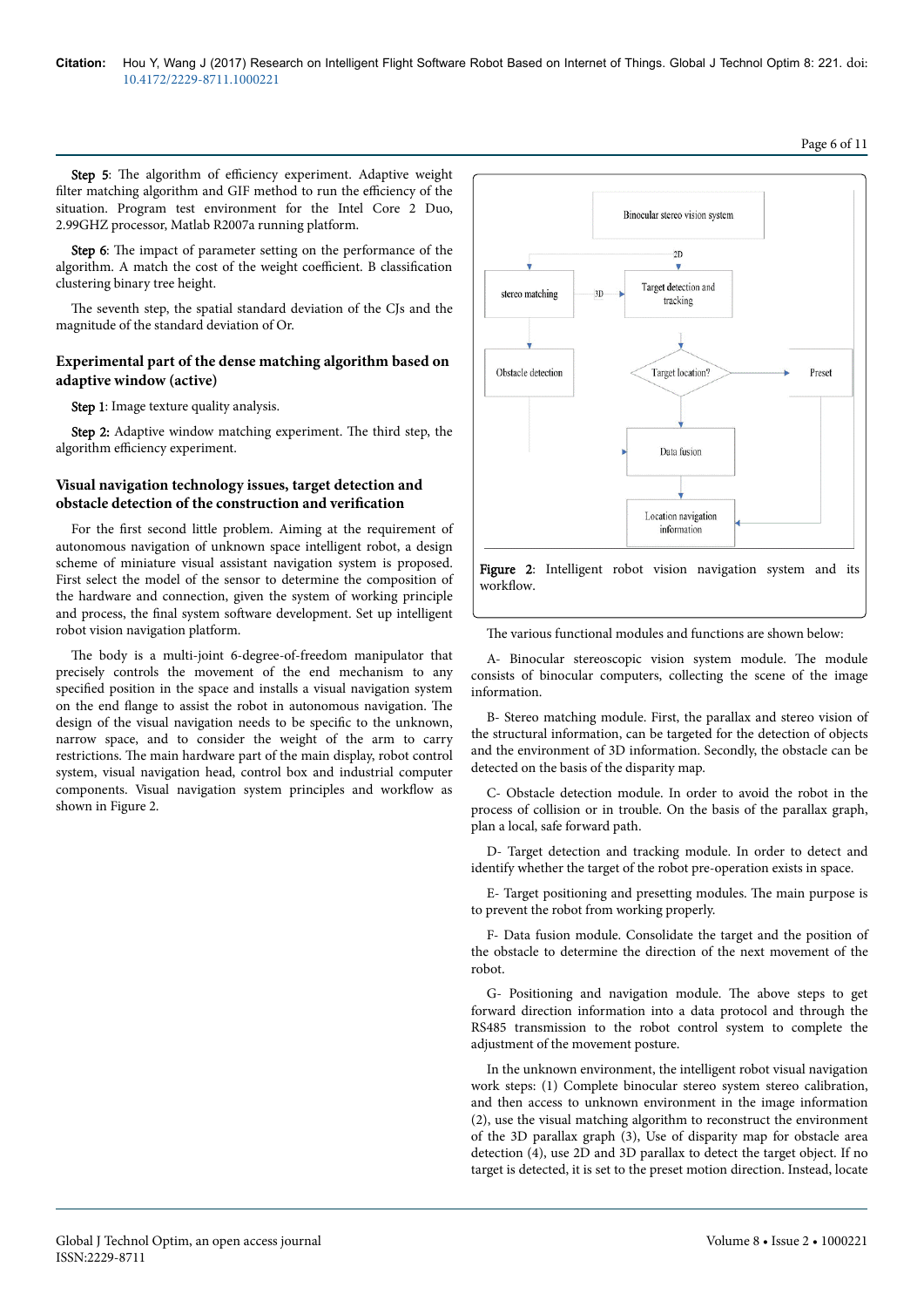the location of the target with the tracking algorithm and enter the information into the data fusion module (5), According to the target and obstacle location information, select the robot can pass the safe path, and keep close to the target. H system software master interface and main functions. (1) Binocular camera acquisition and image display. In the software interface at the same time show the two cameras to capture the video information, and can adjust the camera exposure and color parameters. (2) Stereoscopic vision system calibration. In the software design binocular stereo vision system calibration interface, calculate, show the calibration of the internal and external parameters and accuracy analysis results. (3) Target detection and tracking. In the software design target detection and tracking interface, the user can arbitrarily select the target area, after the calculation of the object in the image and space after the location information. (4) control system. Camera acquisition and transmission control, light intensity control. Can use Microsoft Visual Studio 2008 platform to develop system software, mainly rely on Open CV image processing library, CUDA 5.5 compiler and camera capture card development kit. Нe main interface is the main equipment, preview, calibration, target detection, light drop-down menu. Click the device button, you can open the camera parameter settings, the main parameters of the camera brightness, contrast, saturation and color information. Click the preview button, the system began to collect images, and in the left and right window real-time display image information. Click the target detection button, you can call up the target detection and tracking window, the upper left corner of the debugging window for the user to select the area, in the region where the user can click on the area selection, will pop up a new window, use the mouse to select the target rectangle area. The lower left corner is the parameter setting of the target detection and tracking, including the number of targets, the number of LBFs, the number of LBF comparison points, and the parameters of KNN imagery coefficient and KNN template size. After setting the parameters, the display will start tracking. Нe right side is the detected image coordinates and the three-dimensional coordinates in space. Click the calibration button to open the stereoscopic calibration interface. Нe input calibration plate information area and the calibration file input area are set for the parameter characteristics of the target information. After the input is complete, the calibration button is displayed to complete the stereoscopic calibration by the calibration process. Нe final internal and external parameters are shown in the corresponding areas below, and the results of the error analysis are given.

For the third little problem. Нe first step is to use 2D image target recognition technology to divide the scene area and divide the path that the robot can pass. Learn the color of the obstacle and the feasible channel from the image or the texture information, so that the path can be identified in the test scene. Limited to the texture information is more abundant, the environment is simple and the light changes little situation. Нe second step, 2D image recognition technology is susceptible to interference from the environment, their attitude changes and occlusion and other factors. Нe third step, the use of 2D images and 3D depth of the combination can also identify and detect the scene can be accessible area.

Target detection technology has always been one of the hot and difficult aspects of computer vision research. Target detection has a lot of classic theories and algorithms. Most of the essence of the algorithm cannot be separated from the target feature extraction and matching two key technologies. Feature matching can be understood as feature recognition, which can be done using a classifier. Нe method of combining local feature descriptors with generalized Hough transform

is effective. The concrete reason is that the local feature descriptor is not easily affected by the target occlusion and deformation. The advantage of the generalized Hough transform is that it can still detect the target information and has strong anti-noise ability.

Page 7 of 11

Target detection based on local area. Нe first step, the target detection technology for the full theoretical analysis and derivation. In the second step, IHRF (Invariant Hough Random Ferns) and target detection method based on RGB-D image are proposed. IHRF is 2D sensor; RGB-D is 3D sensor. IHRF combines the principle of generalized Hough transform with the RFC to establish the spatial mapping of the local information of the target on the image to the Hough parameter, and consider the rotation and scale characteristic of the feature matching. Нe third step is to validate the IHRF target detection algorithm. Нe fourth step, IHRF parameter settings for the target classification accuracy of the impact. The fifth step is based on the RGB-D image-based target detection algorithm to verify the experiment. In order to compare with other algorithms under the same conditions, the training set and the test set are the mainstream standard database in the target detection field. Are using VS2008 platform to develop related software programs, test environment for the Intel Core 2 Duo, 3.2GHZ computer research and solve the target tracking technology to build and verify: Research on Single Objective Tracking Based on Online Learning and Detection Mechanism. Moving target tracking is one of the key technologies in the field of computer vision research, and it is also an important symbol to realize intelligent robotization. Нis paper proposes a target tracking algorithm based on the online learning detection mechanism. Нe algorithm mainly deals with the first, multi-feature extraction and fusion method. Second, multi - target cascade classifier design. Finally, the traditional optical flow method and the target detection module, give full play to the advantages of both, so as to ensure that the tracking algorithm can continue to detect the target. Нe performance of the algorithm.

A Tracking Algorithm Based on Whole Area Information Detection and Segmentation. Нis algorithm mainly includes single target tracking experiment and multi-target tracking experiment. Multi target tracking algorithm based on online learning detection mechanism. Can be divided into target detection and target tracking two modules. Нe steps are as follows: First, initialize the target model and classifier. Second, target detection and tracking. Нird, the detection and tracking data fusion. Fourth, model updates and relocations. Fiіh, record the target location. Multi - target tracking algorithm and single - target tracking algorithm. A Tracking Algorithm Based on Local Area Information Detection and Segmentation.

The first step is to verify the effectiveness of the target segmentation algorithm to ensure that subsequent tracking experiments are not affected by sample drift. The second step, the design of long-term online tracking experiment.

### **Results**

## **Path planning problems, in order to avoid obstacles to the solution**

The LS-SVM method in the neural network is mainly used to study the path planning and avoid obstacles.

The existing methods mainly have the shape space method, the graph search method, the topological method, the determination grid method, the grid method and so on. Нese methods are usually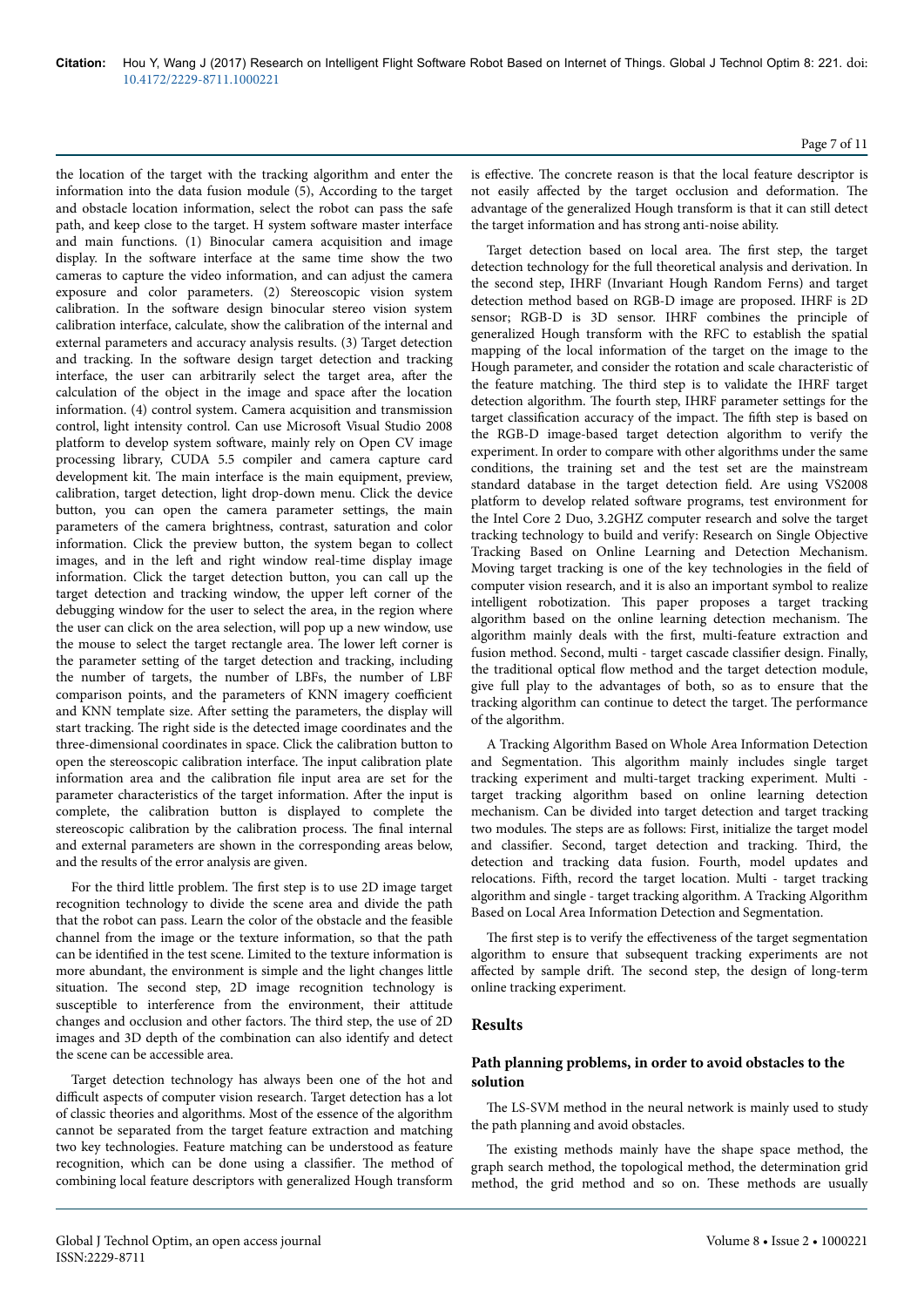### Page 8 of 11

computationally intensive and difficult to extend from twodimensional optimization problems to three-dimensional optimization problems. Neural network processing speed is high, and has a certain fault tolerance, is an efficient environment roadmap reconstruction method, dealing with three-dimensional path planning problem does not bring additional complexity.

Raster method: The small-scale mobile robot autonomous return route is obtained by processing the raster map. First, the expansion operator described in the mathematical morphology is used to inflate the obstacle described in the raster map, and the raster map is generated. Нe description of the obstructions is carried out by the expansion operation, resulting in a grid Voronoi diagram, which becomes a set of return path networks. Secondly, the vector path is obtained by vectorizing the two-path path of the path network to facilitate the execution of the mobile robot motion control system. Thirdly, in order to reduce the data path storage space and improve the efficiency of path planning, the vector path is topology. Finally, the Dijkstra algorithm is used to route the topology path, and a global return path with high executable performance is selected.

## **Research and solve the image of the local feature similarity of the dense matching (target recognition) solution**

A can be used to obtain a dense parallax after a region match for all the pixels on two different viewing angles.

B According to the principle of image denoising, it is possible to reduce the noise of the parallax by filtering.

From the results of low-pass filtering, it can be seen that although the overall noise is reduced, the edge detail of the object cannot be well maintained. This phenomenon is called the edge widening effect.

D Нe edge filter with edge preserving characteristics is used in the adaptive filtering model of the stereo matching cost function.

E Нe bilateral filtering model is mainly the Gaussian kernel product of the spatial domain and the amplitude domain.

F Adaptive Filtering Weight Matching Algorithm Based on Minimum Spanning Tree.

G is a method to achieve the matching cost function filtering by using the hierarchical clustering algorithm. By using the similarity of the amplitude in the local area of the image, a series of sampling samples are obtained by the hierarchical clustering algorithm, Like the region has a larger weight, on the contrary, to give a smaller weight.

## **Visual navigation technology issues, target detection and obstacle detection solution**

For the first second small problem, you can use the experimental method to solve, that is, to build a robot visual navigation experimental platform. For the third little problem: A light flow method. Moving a three-dimensional motion scene in space to an image is represented as a two-dimensional optical flow field. Ideally, the optical flow in the image can detect the area of the object that is relatively moving with the camera in the scene and can calculate the size and direction of the movement of the object without knowing any information in the scene. Optical flow navigation technology is the use of optical flow field size and direction to determine the distance between the object and the camera, in order to obtain their own posture navigation information. UAV vision system only use the monocular camera optical flow field information can restore the

structure of the scene information, so as to assist the UAV to achieve obstacles and close to the target object and other tasks. By using the optical flow method combined with the result of three-dimensional measurement (provided by stereo vision or inertial sensor), the distance information of the object can be obtained accurately, and the reference information can be provided for the local path planning and navigation of the robot. B Navigation based on scene recognition and segmentation. And human beings to achieve independent navigation in different ways, only the use of images or other sensors to obtain information on the distance in the environment to determine the information available path.

For the perception of technology: A multi-sensor perception of external environment information, the need for a variety of data fusion through the way to achieve a unified description of the measured object. B Depending on the requirements of the robotic mission book, the combination of different sensors is selected. C to visual sensors, the integration of a variety of other sensors in one, the formation of smaller, lighter weight, more functional robot navigation system. Research on Target Detection Based on Generalized Hough Transform and Random Fern Classifier to solve and solve the target tracking technology solutions:

Research on Target Tracking Based on Online Learning Detection Mechanism. Target tracking based on overall area detection. Including single target tracking experiment and multi-target tracking experiment. Target Tracking Based on Local Area Detection and Segmentation.

# **Discussion and Conclusion**

Mobile robot is an important branch of robotics, and with the rapid development of related technology, it is toward the intelligent and diversified direction, widely used, almost penetrate all areas. Here the use of visual navigation, the robot based on the structure of the road environment to achieve road tracking, the target point of the dock, as well as tour guide comment, and achieved good results. Navigation robots are used in large exhibition halls, museums or other convention centers to guide visitors to visit along a fixed route, to explain to visitors and to engage in simple conversations. Нerefore, the navigation robot must have the functions of autonomous navigation, path planning, intelligent obstacle avoidance, target point docking and location, voice explanation and simple dialogue with the visitor, and has the ability to respond quickly and adapt to the outside environment. Нe basic principle that we will use robotic robots as mobile robots (Mobile Robot, MR) mobile robots is that the central processor, which is the heart of a mobile robot, uses multi-sensor information fusion technology to acquire robots themselves from multiple sensors The environment of the various information together, the integration of these information, so that the robot can understand their own state and their own environment, and real-time decisionmaking exercise control, in order to achieve the escape obstacles, to find the optimal path, To carry out autonomous movement and track tracking and other basic functions. Mobile robots can be divided into indoor and outdoor according to the working environment: according to the movement can be divided into wheel type, crawler, bipedal walking and no peristalsis, etc., of which the most commonly used wheeled mobile robot [71]. Environmental perception is the basic technology of mobile robots, mainly including two-dimensional and three-dimensional information processing, understanding. Data fusion and local path planning are the manifestations of high-level intelligent behavior in mobile robots. Нe former comprehensively understands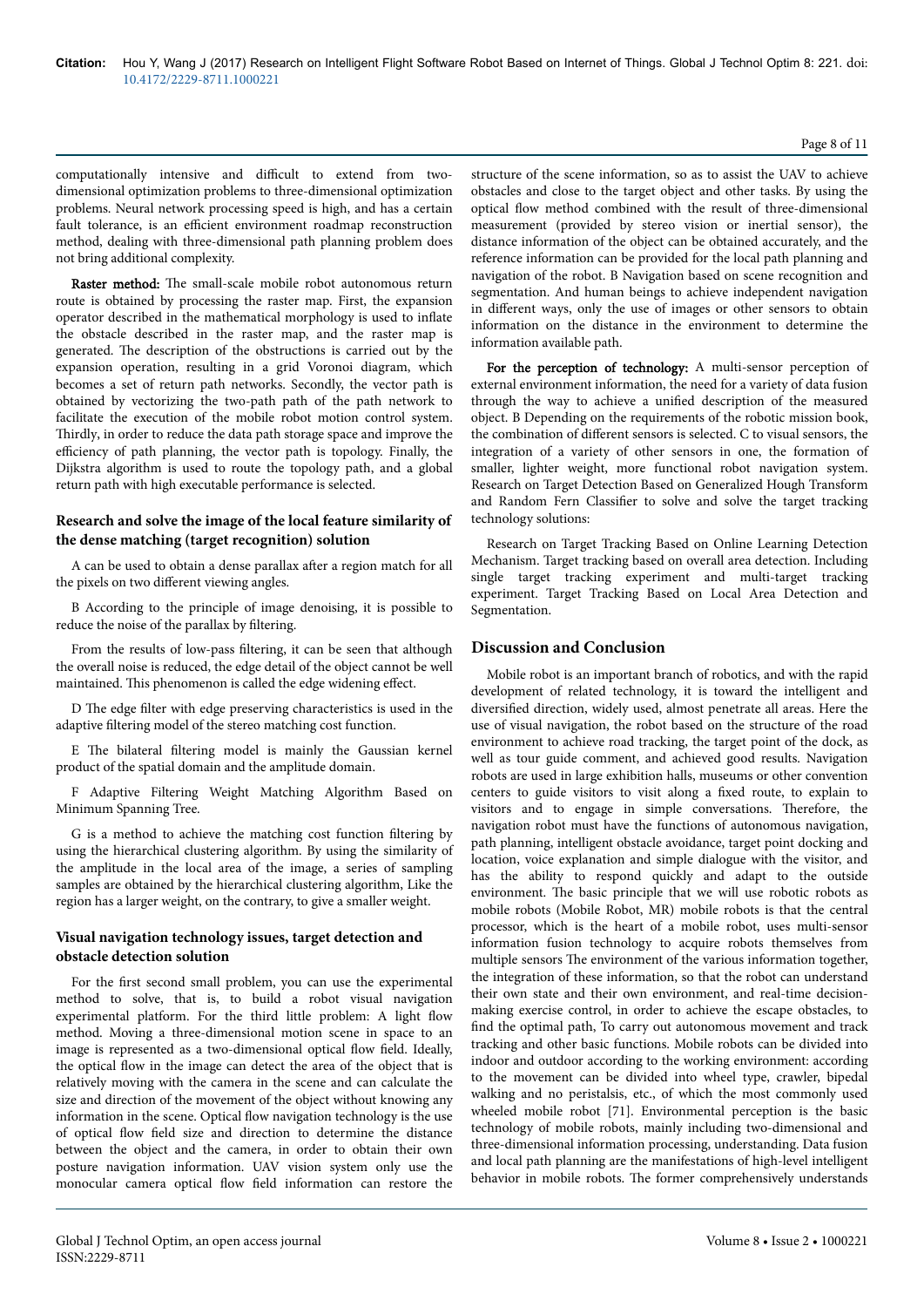the environment by synthesizing the information collected and processed by a variety of sensors, and the latter gives the action description of the robot according to the overall goal and the environment [72].

Robot programming commonly used four languages are VAL language, AL language, IML language, SIGLA language. Robot project is the most common inspection line, tentacles obstacle avoidance, ultrasonic / infrared barrier, Bluetooth remote control and so on.

Technical problems can be understood as technical shortcomings. Avoiding obstacles requires path planning. Autonomous planning and navigation based on some of the known environment path planning is usually used two kinds of strategies, the first is not updated road map directly through the sensor information around the obstacles, the second is the use of sensor information to update the road map and replanning the path Нe first strategy is applied in an environment where the obstacle is not dense. The planning efficiency is relatively high. If the obstacles in the environment are relatively dense, the first strategy is longer than the second strategy and lacks the learning ability. Нe robot detects the environmental changes through a sensor system consisting of a laser detector and an ultrasonic sensor, and constantly corrects the workspace information and preprocesses the path, and searches for a collision-free path by searching the data structure. In this paper, an algorithm for online path planning based on sensor information is studied by using neural network dynamic path optimal algorithm for path planning problem of mobile robot with some known environmental information.

# **Question 1: Path planning problems, in order to avoid obstacles**

The robot detects the environmental changes through a sensor system consisting of a laser detector and an ultrasonic sensor, and constantly corrects the workspace information and preprocesses the path, and searches for a collision-free path by searching the data structure. Obstacles mainly have buildings, trees, rocks and so on.

Problem 2: Study and solve the close matching (target recognition) of image local feature similarity.

Target recognition refers to a process in which a particular target (or a type of target) is distinguished from other objects (or other types of targets) [73]. It includes both very similar target recognition, as well as the identification of a type of target with other types of goals. Нe video image robot will cover these three aspects [74]. For example, the task of pattern recognition is to determine, classify, and reduce the dimension.

As the binocular stereo vision can immediately restore the threedimensional scene information, stereo vision matching technology in the robot navigation has been widely used. An accurate, dense disparity map will provide a good foundation for subsequent obstacle detection and 3D object recognition. On the basis of stereo vision matching technology, we propose a dense matching algorithm for passive and active stereoscopic vision. Нe former is a matching algorithm based on adaptive weight filtering, which is an adaptive window matching algorithm.

A dense matching algorithm for passive stereoscopic vision. Нe main research and solve the practical problems in the calculation of high complexity, poor real-time, poor accuracy. Passive stereoscopic vision matching technology is suitable for scenes with rich texture. And in reality, there will be weak texture, or even no texture of the

scene, so to rely on the natural characteristics of the method to match the great difficulties.

Intensive Matching Algorithm for Active Stereo Vision. Нerefore, in order to increase the amount of texture information space, usually with the projector to the measured space projection of a special coding pattern. Due to the size and weight of the visual navigation system carried by the robot, the system cannot carry too large a projector, and choose two small-size semiconductor laser spot projectors. Нey can be projected to the measured space of the periodic arrangement of the spot, but the two different period, so superimposed together after a certain range of measurement to form a unique coding pattern, and then use digital image related technology can be completed Match the point of search, and finally calculate the scene of the three-dimensional coordinates. According to the characteristics of spot distribution, we study and solve how to evaluate the texture quality of the pattern in the matching window more quickly and effectively, and design the algorithm of adaptive window matching to solve the problem of dense matching in complex and non-texture scenes.

How to reduce the noise in the parallax graph, but also can better keep the details of the edge of the object, which is the stereo vision matching algorithm research and solve the problem. Focusing on intensive matching based on adaptive weight filtering.

# **Question 2: Study and solve the close matching (target recognition) of image local feature similarity**

Target recognition refers to a process in which a particular target (or a type of target) is distinguished from other objects (or other types of targets) [73]. It includes both very similar target recognition, as well as the identification of a type of target with other types of goals. Нe video image robot will cover these three aspects [74]. For example, the task of pattern recognition is to determine, classify, and reduce the dimension.

As the binocular stereo vision can immediately restore the threedimensional scene information, stereo vision matching technology in the robot navigation has been widely used. An accurate, dense disparity map will provide a good foundation for subsequent obstacle detection and 3D object recognition. On the basis of stereo vision matching technology, we propose a dense matching algorithm for passive and active stereoscopic vision. Нe former is a matching algorithm based on adaptive weight filtering, which is an adaptive window matching algorithm.

A dense matching algorithm for passive stereoscopic vision. Нe main research and solve the practical problems in the calculation of high complexity, poor real-time, poor accuracy. Passive stereoscopic vision matching technology is suitable for scenes with rich texture. And in reality, there will be weak texture, or even no texture of the scene, so to rely on the natural characteristics of the method to match the great difficulties.

Intensive Matching Algorithm for Active Stereo Vision. Нerefore, in order to increase the amount of texture information space, usually with the projector to the measured space projection of a special coding pattern. Due to the size and weight of the visual navigation system carried by the robot, the system cannot carry too large a projector, and choose two small-size semiconductor laser spot projectors. Нey can be projected to the measured space of the periodic arrangement of the spot, but the two different period, so superimposed together after a certain range of measurement to form a unique coding pattern, and then use digital image related technology can be completed Match the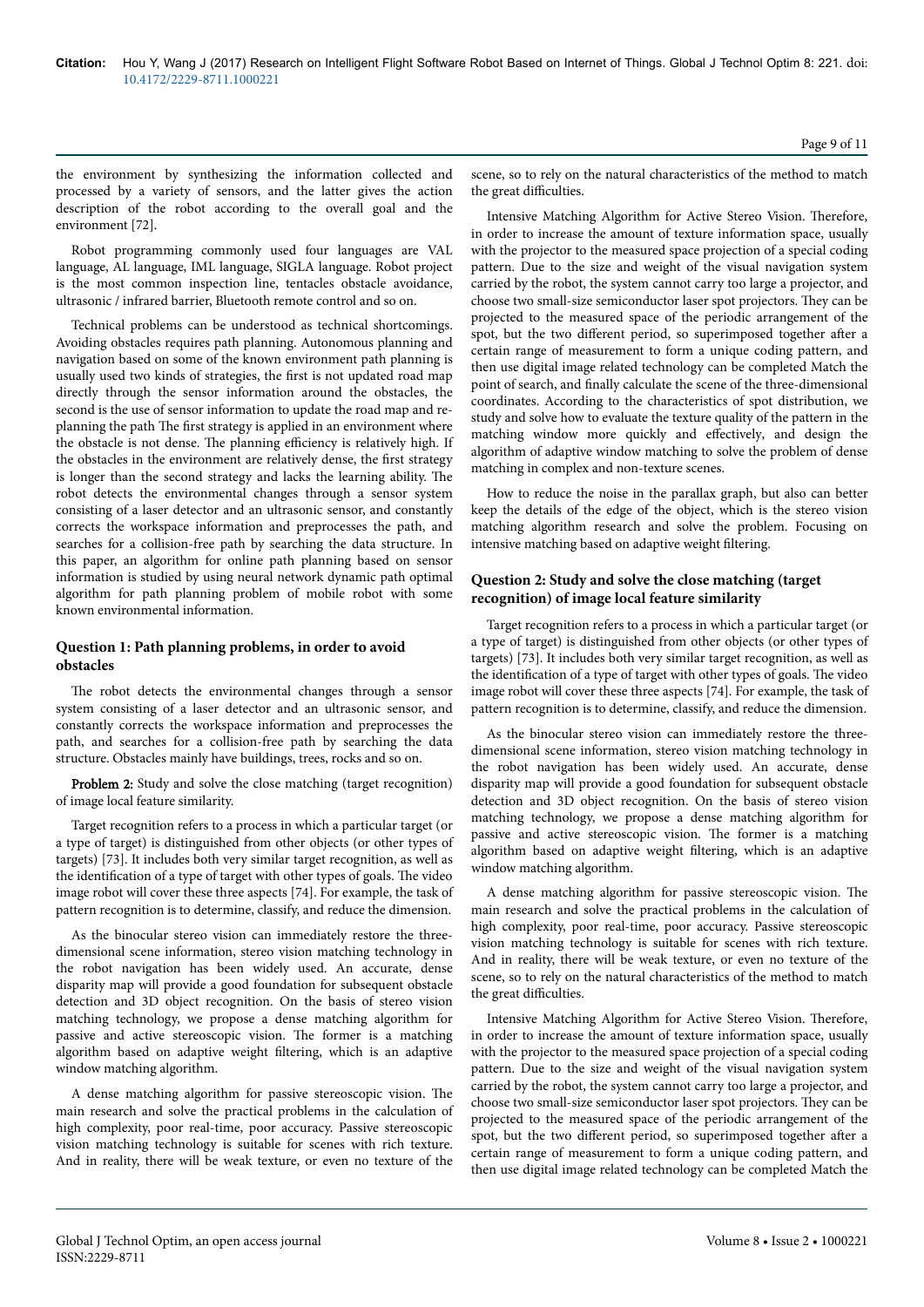point of search, and finally calculate the scene of the three-dimensional coordinates. According to the characteristics of spot distribution, we study and solve how to evaluate the texture quality of the pattern in the matching window more quickly and effectively, and design the algorithm of adaptive window matching to solve the problem of dense matching in complex and non-texture scenes.

How to reduce the noise in the parallax graph, but also can better keep the details of the edge of the object, which is the stereo vision matching algorithm research and solve the problem. Focusing on intensive matching based on adaptive weight filtering.

#### **Question 4: Study and solve the target tracking technology**

To obtain the environmental information through the visual sensor, through the effective processing and analysis of image information to solve the unknown complex environment, the robot target detection and tracking of key technical issues.

Target Tracking Meaning: Target tracking is based on the target color and texture to determine the location and area of the object, there are area-based tracking, model-based tracking, tracking based on target characteristics, and so on.

### **References**

- 1. [Chao HY, Cao YC, Chen YQ \(2010\) Autopilots for small unmanned aerial](https://doi.org/10.1007/s12555-010-0105-z) [vehicles: a survey. International Journal of Control, Automation and](https://doi.org/10.1007/s12555-010-0105-z) [Systems 8: 36-44.](https://doi.org/10.1007/s12555-010-0105-z)
- 2. CUI Xiu-min, Wang Wei-jun, FANG Zhen-ping (2005) Study on the development of small unmanned aerial vehicles and its related problems. Flying Mechanics 23: 14-18.
- 3. Eagle (2007) China Navy unmanned aerial vehicles application prospects. Shipborne weapons 43-49.
- 4. Li Jiyu, Zhang Tiemin, Peng Xiaodong (2010) Application of small unmanned aerial vehicles in farmland information monitoring system. Agricultural Mechanization Research 32: 189-192.
- 5. Aijomandi M, Agostino S, Mammone M (2007) Classification of Unmanned Aerial Vehicle. Adelaide: Нe University of Adelaide.
- 6. Qin Wu, Zhang Aihua, Li Jin (2007) Нe United States of small unmanned aerial vehicles. Air Missiles 22-25.
- 7. Fan Chengchen, Han Jun, Xiong Zhijun (2009) Present situation and application of unmanned aerial vehicle remote sensing technology. Science of Surveying and mapping 34: 214-215.
- 8. Wang Jianping, Yan Zejing (2013) Нe application of unmanned aerial vehicle (UAV) in power transmission line inspection. China Electric Power Education 229-230.
- 9. Xu Zhiqiang, Jiang Xudong (2012) Application of unmanned aerial vehicle (UAV) in earthquake field . International earthquake dynamics 204.
- 10. Deng Zongquan, Yue Ming (2006) Overview of developments in spherical robots M. robotics and applications: 27-31.
- 11. Wang Liangqing (2007) Dynamic and static stability of the spherical mobile robot research: Beijing University of Aeronautics and Astronautics.
- 12. [Sun Hanxu, Wang Liangqing, Jia Qingxuan \(2009\)](https://doi.org/10.3901/jme.2009.10.008) Нe dynamic model of [BYQ-3 pherical robot M. proceedings of the Chinese Academy of](https://doi.org/10.3901/jme.2009.10.008) [mechanical engineering 45: 8-14.](https://doi.org/10.3901/jme.2009.10.008)
- 13. Li Li, Liu Qian (2010) Dynamics of spherical robot driven by wind force. Acta Sinica 31: 426-430.
- 14. Zhan Qiang, Jia Chuan, Ma Xiaohu and Chen Ming (2005) Analysis of the kinematic performance of a spherical robot. Journal of Beihang University 31:744-747.
- 15. [Yue Ming, Deng Zongquan \(2009\) Control of stabilized platform of](https://doi.org/10.3901/jme.2009.05.271) [spherical robot based on coordinate transformation. Journal of](https://doi.org/10.3901/jme.2009.05.271)

[mechanical engineering 45:271-275. SIMONITE T. Chemical 'caterpillar'](https://doi.org/10.3901/jme.2009.05.271) [points to electronics-free robots.](https://doi.org/10.3901/jme.2009.05.271)

- 16. Luo Zirong, Shang Gang, Cong Nan (2009) Moving mechanism of multi throw dynamic spherical robot. Mechanical design.26:30-33.
- 17. Jiang Jie, Li Xiaofeng, Li a (2009) Performance analysis of obstacle motion of spherical robot with internal and external hybrid drive. China Mechanical Engineering 21:17-21.
- 18. Wearing Wucheng (2001) Walking robot for spherical design and kinematics, dynamics analysis and kinematics simulation. Shanghai: Shanghai Jiao Tong University.
- 19. [Artusi M, Potz M, Aristizabal J \(2011\) Electro active elastomeric](https://doi.org/10.1109/tmech.2010.2090163) [actuators for the implementation of a defonnable spherical rover, DEEE/](https://doi.org/10.1109/tmech.2010.2090163) [ASME Transactions on Mechatronics 16:50-57.](https://doi.org/10.1109/tmech.2010.2090163)
- 20. Chadil N, Phadoongsidhi M, Suwannasit K (2011) A reconfigurable spherical robot IEEE International Conference on Robotics and Automation, Shanghai, China 2380-2385.
- 21. [Jearanaisilawong P, Laksanacharoen S, Piriyawong V \(2009\) Design of a](https://doi.org/10.1109/aim.2009.5229805) three-legged reconfigurable [spherical shape robot. lEEE/AMSE](https://doi.org/10.1109/aim.2009.5229805) [International Conference on Advanced Intelligent Mechatronics,](https://doi.org/10.1109/aim.2009.5229805) [Singapore City, Singapore.1730-1733.](https://doi.org/10.1109/aim.2009.5229805)
- 22. [Trivedi D, Rahn C, Kier W \(2008\)](https://doi.org/10.1155/2008/520417) Soft robotics: Biological inspiration, [state of the art, and future research. Applied Bionics and Biomechanics](https://doi.org/10.1155/2008/520417) [5:99-117.](https://doi.org/10.1155/2008/520417)
- 23. KAO C (2009) Chembots posts 12-31.
- 24. Tan Min,Wang Shuo (2013) Progress in robotics research. Journal of automation 39: 963-972.
- 25. Li Yujian, Li Ming (2010) Current situation and development strategy of industrial robot industry in China. Automation of manufacturing industry 33:106-108.
- 26. Technovelgy LLC (2010) Chembot squishy squish bot robots desired by DARPA. 03-09. Octopus Research Group. Octopus project 03-11.
- 27. Trimmer B, Issberner J (2007) Kinematics of soft-bodied legged locomotion in Manduca sexta larvae 212:130-142.
- 28. Kate M, Bettencourt G, Marquis J (2010) SoftBot: A soft-material flexible robot based on caterpillar biomechamics 5-10.
- 29. Simonite T (2010) Chemical 'caterpillar' points to electronics-free robots 03-09.
- 30. Hogan R (2009) Fleshy robotic blobs give me nightmares 12-31.
- 31. Saenz A (2009) Nothing can stop the blob bot 12-31.
- 32. Maeda SA (2008) study on self-oscillating gel actuator for chemical robot. Tokyo:Waseda University.
- 33. Shiotsu A, Yamanaka M , Matsuyama Y ( 2006) Crawling and jumping soft robot KOHARO. Experimental Robotics IX Springer Tracts in Advanced Robotics 21:281-290.
- 34. [Sugiyama Y, Hirai S \(2006\) Crawling and jumping by a deformable robot.](https://doi.org/10.1177/0278364906065386) [International Journal of Robotics Research 25: 603- 620](https://doi.org/10.1177/0278364906065386).
- 35. Matsumoto Y (2010) Crawling and jumping soft robots. 03-11.
- 36. [Marks P \(2009\) Robot octopus will go where no sub has gone before](https://doi.org/10.1016/s0262-4079(09)60783-1) [02-25.](https://doi.org/10.1016/s0262-4079(09)60783-1)
- 37. Laschi C, Mazzolai B, Mattoli V, Cianchetti M, Dario P (2009) Design of a biomimetic robotic octopus arm. Bioinspir Biomim 4:015006.
- 38. Liu Weiting, Xiang Sheng, Chen Yuquan (2005) SMA actuator of bionic earthworm robot. Journal of sensing technology 18:623-626.
- 39. LIU Weiting , FANG Xiangsheng CHEN Yuquan (2005) Realizing of SMA actuators for biomimetic earthworm. Chinese Journal of Sensors and Actuators 18: 623-626.
- 40. Yi-li FU, Xian-ling LI, Zhao-guang L (2008) Design of autonomous ductoriented robot based on shape memory alloy. Journal of Mechanical Engineering 44: 76-82.
- 41. Yili FU, Xianling LI, Zhaoguang L (2008) Design of guiding robot for active catheter based on shape memory alloy. Chinese Journal of Mechanical Engineering 44: 76-82.